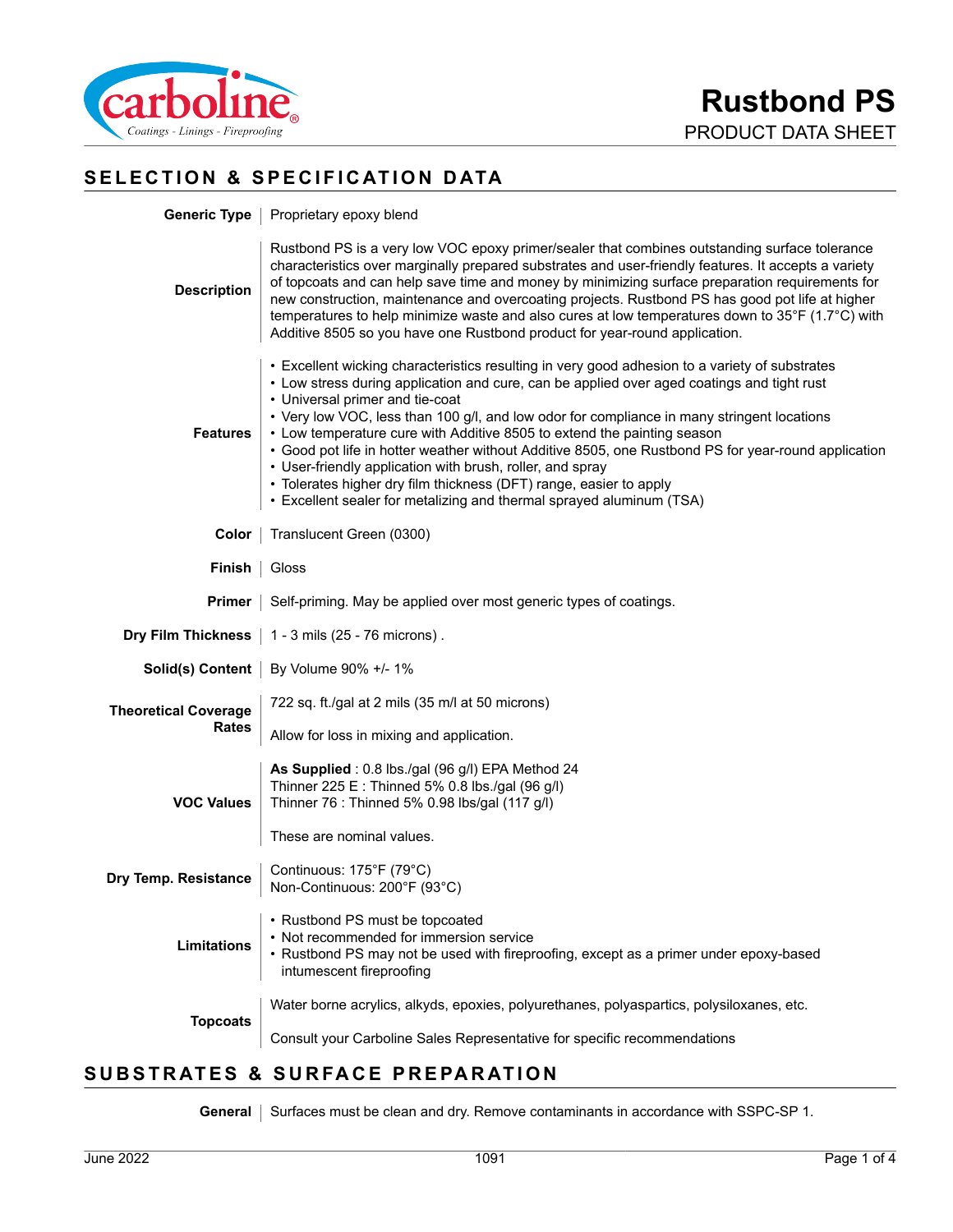**Rustbond PS** PRODUCT DATA SHEET



# **SUBSTRATES & SURFACE PREPARATION**

| Steel                                        | Minimum Hand Tool Clean or Power Tool Clean in accordance with SSPC-SP 2 or SSPC-SP 3.                                                                                                                                                                                                                                                                                                                                                    |
|----------------------------------------------|-------------------------------------------------------------------------------------------------------------------------------------------------------------------------------------------------------------------------------------------------------------------------------------------------------------------------------------------------------------------------------------------------------------------------------------------|
| <b>Stainless Steel</b>                       | Clean to remove contaminants in accordance with SSPC-SP 1.                                                                                                                                                                                                                                                                                                                                                                                |
|                                              | <b>Galvanized Steel</b>   Clean to remove contaminants in accordance with SSPC-SP 16.                                                                                                                                                                                                                                                                                                                                                     |
| Aluminum                                     | Clean to remove contaminants in accordance with SSPC-SP 16.                                                                                                                                                                                                                                                                                                                                                                               |
| <b>Concrete or CMU</b>                       | Concrete shall be designed, placed, cured, and prepared per NACE No. 6/SSPC-SP 13 latest<br>edition. Abrade to remove all laitance, loose concrete, etc. and to create a surface profile in<br>accordance with the appropriate ICRI CSP standard for the coating system. This product will<br>penetrate into the pores of the concrete and should be applied at approximately 722 square feet<br>per gallon (18 square meters per liter). |
| <b>Previously Painted</b><br><b>Surfaces</b> | Clean to remove contaminants in accordance with SSPC-SP 1. Test patches of the new coating<br>system are recommended to verify compatibility and acceptable adhesion. Carboline recommends<br>testing adhesion per ASTM D3359 Method A with a minimum 3A rating.                                                                                                                                                                          |
| Phosphatized Steel                           | Clean to remove contaminants in accordance with SSPC-SP 1.                                                                                                                                                                                                                                                                                                                                                                                |

## **MIXING & THINNING**

| Mixing          | Power mix components separately at low speed to avoid whipping air into the product. Continue<br>mixing until all solids are mixed into suspension. Scrape the sides of the container occasionally<br>to insure uniformity. Combine the two components together in the Part A container and continue<br>mixing for 1-3 minutes until components are thoroughly mixed together with a uniform consistency.<br>DO NOT MIX PARTIAL KITS. |
|-----------------|---------------------------------------------------------------------------------------------------------------------------------------------------------------------------------------------------------------------------------------------------------------------------------------------------------------------------------------------------------------------------------------------------------------------------------------|
| Thinning        | Thinning is not normally required. May be thinned up to 5% with Thinner 76 or Thinner 225 E to<br>help with atomization when spraying. Use of thinners other than those recommended and supplied<br>by Carboline may adversely effect product performance and void product warranty, whether<br>expressed or implied.                                                                                                                 |
| Ratio           | 2:1 Ratio (A to B)<br>3 Gallon Kit<br>Part A: 2 gal. in a 5 gal. pail<br>Part B: 1 gal. can<br>3 quart kit<br>Part A: 1/2 gal. in a 1 gal. can<br>Part B: 1 quart in a quart can                                                                                                                                                                                                                                                      |
| <b>Pot Life</b> | 3 hours at 40°F (4°C) *With Additive 8505<br>90 minutes at 70°F (21°C)<br>70 minutes at 70°F (21°C) *With Additive 8505<br>75 minutes at 90°F (32°C)<br>Pot life ends when material begins to thicken.<br>*Additive 8505 can be added at a rate of 1.5 oz per mixed 3 quart kit or 6 oz per mixed 3 gallon kit<br>to speed the cure at temperatures at or below $70^{\circ}$ F ( $21^{\circ}$ C). See the Curing Schedule.            |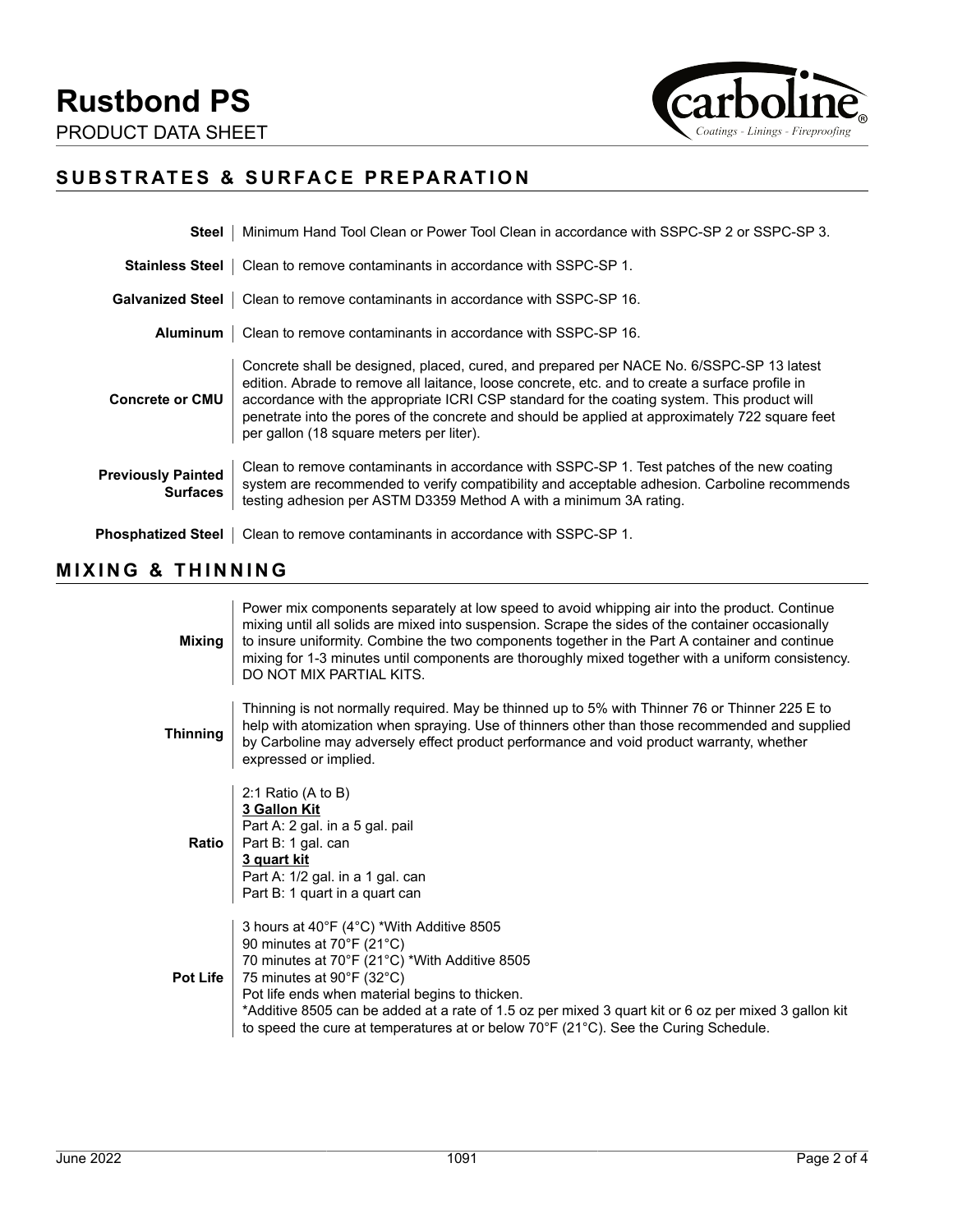

# **APPLICATION EQUIPMENT GUIDELINES**

Listed below are general equipment guidelines for the application of this product. Job site conditions may require modifications to these guidelines to achieve the desired results.

| <b>Spray Application</b><br>(General)  | This high solids product builds dry film thickness very fast. Thinning up to a maximum 5% with<br>Thinner 76 or Thinner 225 E will help with atomization. The following spray equipment has been<br>found suitable and is available from manufactuerers such as Binks, DeVilbiss, Graco, etc.                                  |
|----------------------------------------|--------------------------------------------------------------------------------------------------------------------------------------------------------------------------------------------------------------------------------------------------------------------------------------------------------------------------------|
| <b>Airless Spray</b>                   | Pump Ratio: 30:1 (min. recommended)*<br>GPM Output: 3.0 (min. recommended)<br>Output Pressure: 2,000-2,400 psi (138-165 bar)<br>Material Hose: 3/8" I.D., (0.95 cm) min. recommended<br>Tip Size: 0.011 - 0.015" (0.03 - 0.04 cm) recommended<br>*PTFE packings are recommended and available from the equipment manufacturer. |
| <b>Brush &amp; Roller</b><br>(General) | Avoid excessive brushing or rolling. Apply enough material to uniformly wet out the surface and do<br>not apply excessive thickness.                                                                                                                                                                                           |
| Brush                                  | A high quality bristle brush is recommended.                                                                                                                                                                                                                                                                                   |
| Roller                                 | A high quality shed resistant and solvent resistant medium nap roller cover is recommended.                                                                                                                                                                                                                                    |

#### **APPLICATION CONDITIONS**

| Condition | <b>Material</b>                  | Surface                               | Ambient                         | Humiditv |
|-----------|----------------------------------|---------------------------------------|---------------------------------|----------|
| Minimum   | $(4^{\circ}C)$<br>$40^{\circ}$ F | 25°E<br>$100^{\circ}$<br>◡<br>ບບ<br>╰ | 1000<br>ว⊾∘⊏<br>ບບ              | $0\%$    |
| Maximum   | 10000<br>90°F<br>◡<br>ັ          | '43°C'<br>$110^{\circ}$ F             | $(38^{\circ}C)$<br>100°F<br>َ ب | 90%      |

This product simply requires the substrate temperature to be above the dew point. During high humidity conditions it is recommended that the application be done while temperatures are increasing. Condensation forming on uncured coating due to substrate temperatures below the dew point can cause amine blush to form. Amine blush must be removed by washing with clean potable water before top coating. Special application techniques may be required above or below normal application conditions.

## **CURING SCHEDULE**

| Surface Temp.                    | <b>Minimum Dry</b><br><b>To Topcoat</b> | *Minimum Dry<br><b>To Topcoat With</b><br><b>Additive 8505</b> | <b>Maximum Recoat Time</b><br><b>Acrylics &amp; Alkyds</b> | <b>Maximum Recoat Time</b><br><b>Epoxies &amp; Urethanes</b> |
|----------------------------------|-----------------------------------------|----------------------------------------------------------------|------------------------------------------------------------|--------------------------------------------------------------|
| $35^{\circ}$ F (2 $^{\circ}$ C)  | ΝR                                      | 16 Hours                                                       | 14 Days                                                    | 30 Days                                                      |
| $50^{\circ}$ F (10 $^{\circ}$ C) | ΝR                                      | 10 Hours                                                       | 14 Days                                                    | 30 Days                                                      |
| $60^{\circ}$ F (16 $^{\circ}$ C) | 11 Hours                                | 5 Hours                                                        | 14 Days                                                    | 30 Days                                                      |
| 70°F (21°C)                      | 6 Hours                                 | 5 Hours                                                        | 14 Days                                                    | 30 Days                                                      |
| $90^{\circ}$ F (32 $^{\circ}$ C) | 4 Hours                                 | <b>NR</b>                                                      | 7 Days                                                     | 15 Days                                                      |
| 100°F (38°C)                     | 2.25 Hours                              | <b>NR</b>                                                      | 5 Days                                                     | 10 Days                                                      |

These times are based on 50% relative humidity and 2.0 mil (50 micron) dry film thickness. Higher film thickness, insufficient ventilation and/or cooler temperatures will require longer cure times and could result in solvent entrapment and premature failure. \*At temperatures below 70°F (21°C) Carboline Additive 8505 can be added at a rate of 1.5 oz per mixed 3 quart kit of Part A and B or 6 oz per mixed 3 gallon kit to speed up the cure time.

#### **CLEANUP & SAFETY**

**Cleanup** Use Thinner 76, Thinner 2 or Acetone. In case of spillage, absorb and dispose of in accordance with local applicable regulations.